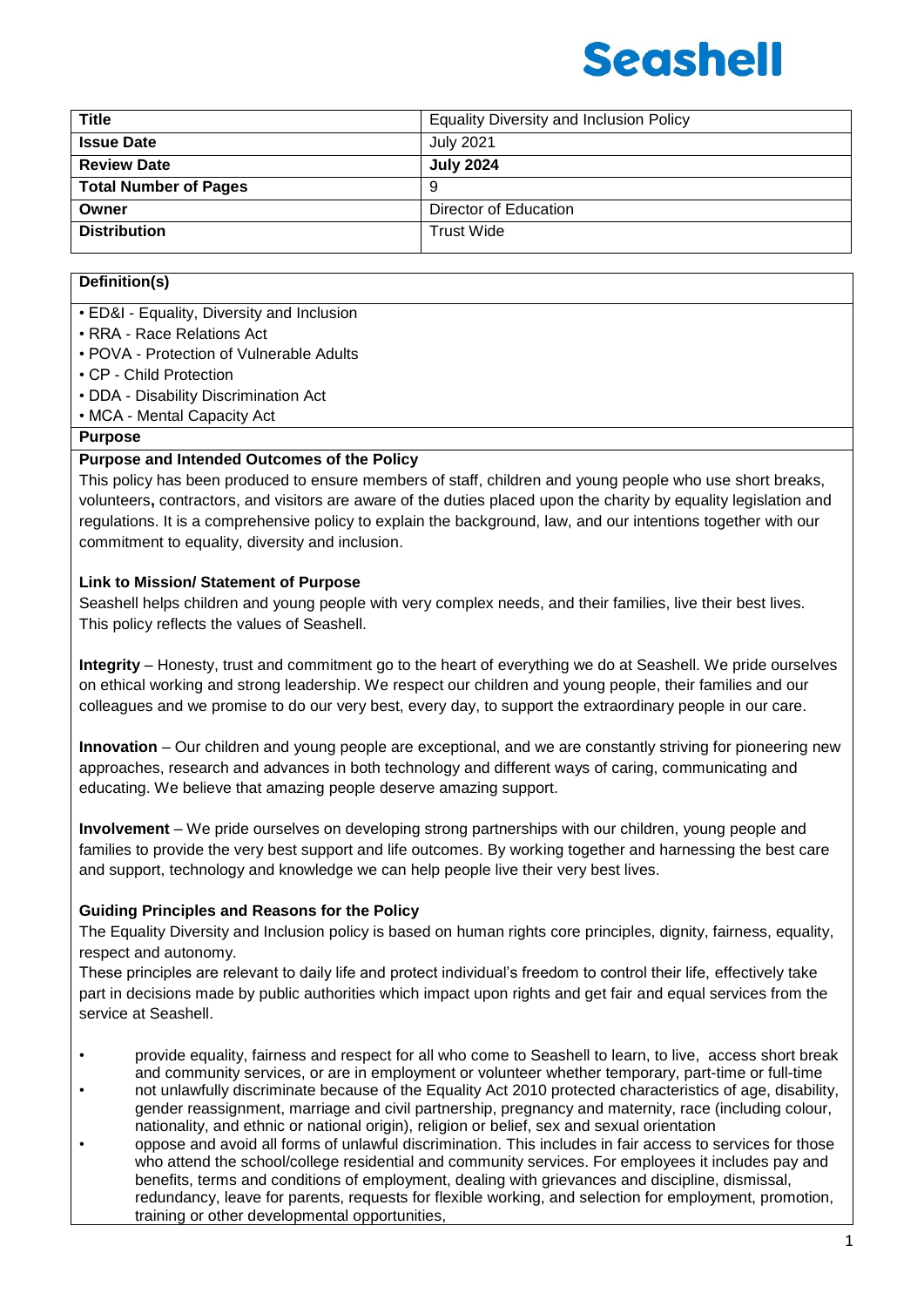| <b>Title</b>                 | <b>Equality Diversity and Inclusion Policy</b> |  |
|------------------------------|------------------------------------------------|--|
| <b>Issue Date</b>            | <b>July 2021</b>                               |  |
| <b>Review Date</b>           | <b>July 2024</b>                               |  |
| <b>Total Number of Pages</b> | -9                                             |  |
| Owner                        | Director of Education                          |  |
| <b>Distribution</b>          | <b>Trust Wide</b>                              |  |
|                              |                                                |  |

#### **Policy**

Seashell is committed to providing an environment in which all students and employees are treated equally, are able to realise their full potential and in which discrimination is not tolerated. We are committed to promoting equality of opportunity regardless of characteristics defined by the Equality Act 2010 and any other criteria which is relevant to a person's learning, living, engagement or employment within the organisation.

Seashell has developed policies and procedures to promote inclusion, challenge discrimination and value and celebrate the diversity of its staff, students, volunteers and visitors. We aim to promote equality and tackle any form of discrimination and actively promote harmonious relations, support people to express their views and challenge where appropriate in all areas of life within the trust. We seek to remove any barriers to access, participation, progression, attainment and achievement and the best possible quality of life. We take seriously our contribution towards community cohesion.

At Seashell we will treat everyone who works within/ on behalf of the organisation, students, trainees, volunteers and visitors with respect and dignity and establish a culture where diversity is valued. We aim to establish a constructive and positive working and learning environment, free from harassment, discrimination and victimisation. We will celebrate and value diversity in human experience and circumstances.

This policy will apply to all current and potential employees, students, volunteers**,** contractors and visitors to the organisation. Contractors are required to indicate that they subscribe to this policy or have to produce an equivalent policy of their own.

#### **Age**

Adults, young people and children within the organisation should benefit from life at Seashell and we are committed to the provision of a variety of strategies and practices that recognise age and take into account individual circumstances and needs. This includes recognising the rights of the child in line with the United Nations Convention on the Rights of a Child. These rights include:

- **Life**, **survival** and **development**
- **Protection** from **violence**, **abuse** or **neglect**
- An **education** that enables children to **fulfil their potential**
- Be **raised by**, or have a **relationship with**, **their parents**
- **Express their opinions** and be **listened to**

Seashell recognises the changing rights of young people as they progress towards adulthood. We support young people aged 16+ to make routine and significant decisions through the application of the Mental Capacity Act, including supporting young people supported by their advocates to make Best Interest Decisions where required.

As young people turn 18 years, we recognise their adult status and work to appropriate legislation that reflects their status as vulnerable adults. We will provide work and training opportunities for student up to 25 years of age and staff regardless of age, ensuring that literature reflects positive images of people of all ages and the curriculum provides the opportunity for every student to reach their full potential.

Seashell is committed to challenging stereotyping and marginalisation based on age. We recognise that people of all ages can make a positive contribution to the Trust based on their own experiences and skills.

#### **Convictions**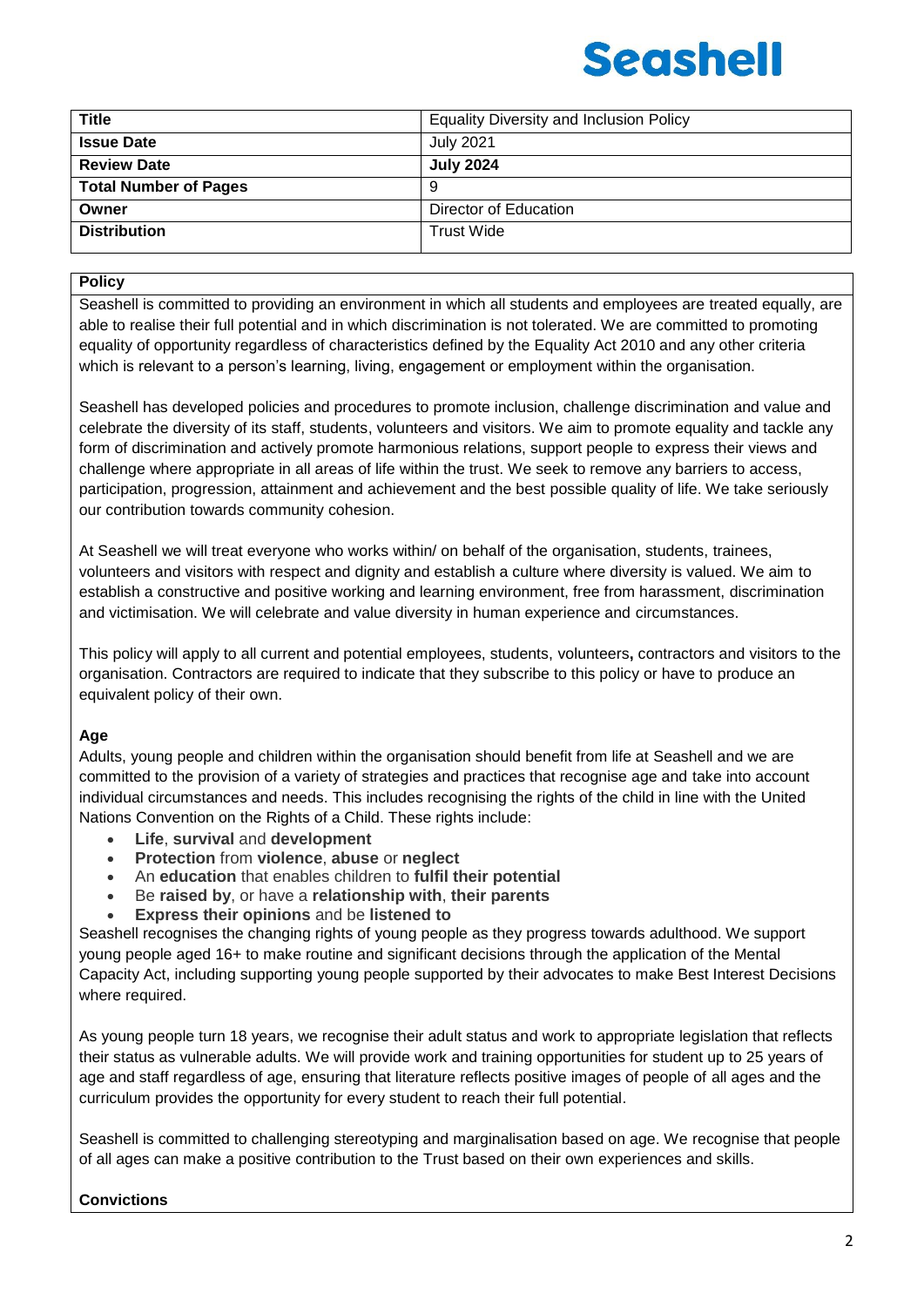| <b>July 2021</b>      |
|-----------------------|
|                       |
| <b>July 2024</b>      |
|                       |
| Director of Education |
| <b>Trust Wide</b>     |
|                       |

The Charity complies with The Rehabilitation of Offenders Act 1974 in respect of employment and student admissions and seeks to ensure that, where appropriate, unrelated criminal convictions do not interfere with individuals' life at the organisation. However there are circumstances which are exempt from the Act and students and staff will be provided with the appropriate guidance accordingly.

When employing staff Seashell will endeavour not to discriminate. However some convictions will be relevant when making appointments. We follow a safer recruitment process including requiring an enhanced DBS certificate.

#### **Disability and long term health conditions**

Seashell is committed to promoting access to people with disabilities as employees, visitors, volunteers and community users. A further commitment is to work towards supporting and enabling students and staff with physical disabilities, sensory impairments, learning difficulties, special psychological needs and long term health conditions including menopause, which may have an impact on day-to-day activities, to take part in all aspects of the organisation's academic, care, working and social programmes. An easy read copy of the policy is available to support those who need it.

#### **Gender**

Seashell is committed to ensuring that those who identify as female, male or non- binary staff, children and young people and adults who learn, live with us as well as those who use our community services are given equal access to all services across Seashell; appropriate non-sexist language is used and stereotypical views are challenged. Seashell will not enquire about a person's marital status.

#### **Transgender**

Seashell is committed to upholding equal rights of transgendered people and will support anyone in the organisation who intends to, is undergoing, has undergone gender re-assignment or who identifies as transgender. The Trust will be pro-active in promoting a safe and positive environment where people feel able to choose whether or not to be open about their transgendered status and that their choice will be respected. Seashell will respect the privacy of transgender people and take care not to disclose information about the gender history of a trans person without their consent.

#### **Race**

Seashell values cultural diversity and aims to recognise and counter racism and cultural stereotyping in all its forms. The organisation recognises that institutional racism can affect the quality of the lives of children, young people and adults who learn and live with us, staff, contractors, volunteers and visitors. The Trust undertakes to examine its structures to ensure that they are offering equality of opportunity to all staff and students whatever their ethnic origin or heritage. We will encourage an ethos of understanding and respect for all cultures and commit to challenging discrimination where it occurs.

#### **Religion and Belief**

Seashell respects the right of individuals to hold their own religious and philosophical beliefs. Individuals are expected to respect the views and beliefs of others. The expression of intolerant beliefs and opinions that infringe the rights of others is not acceptable.

### **Sexual Orientation**

Seashell is committed to welcoming individuals of all sexual orientations**,** both employees and students. The Trust will respond sensitively and supportively whenever individuals raise the issue of their sexuality. The Trust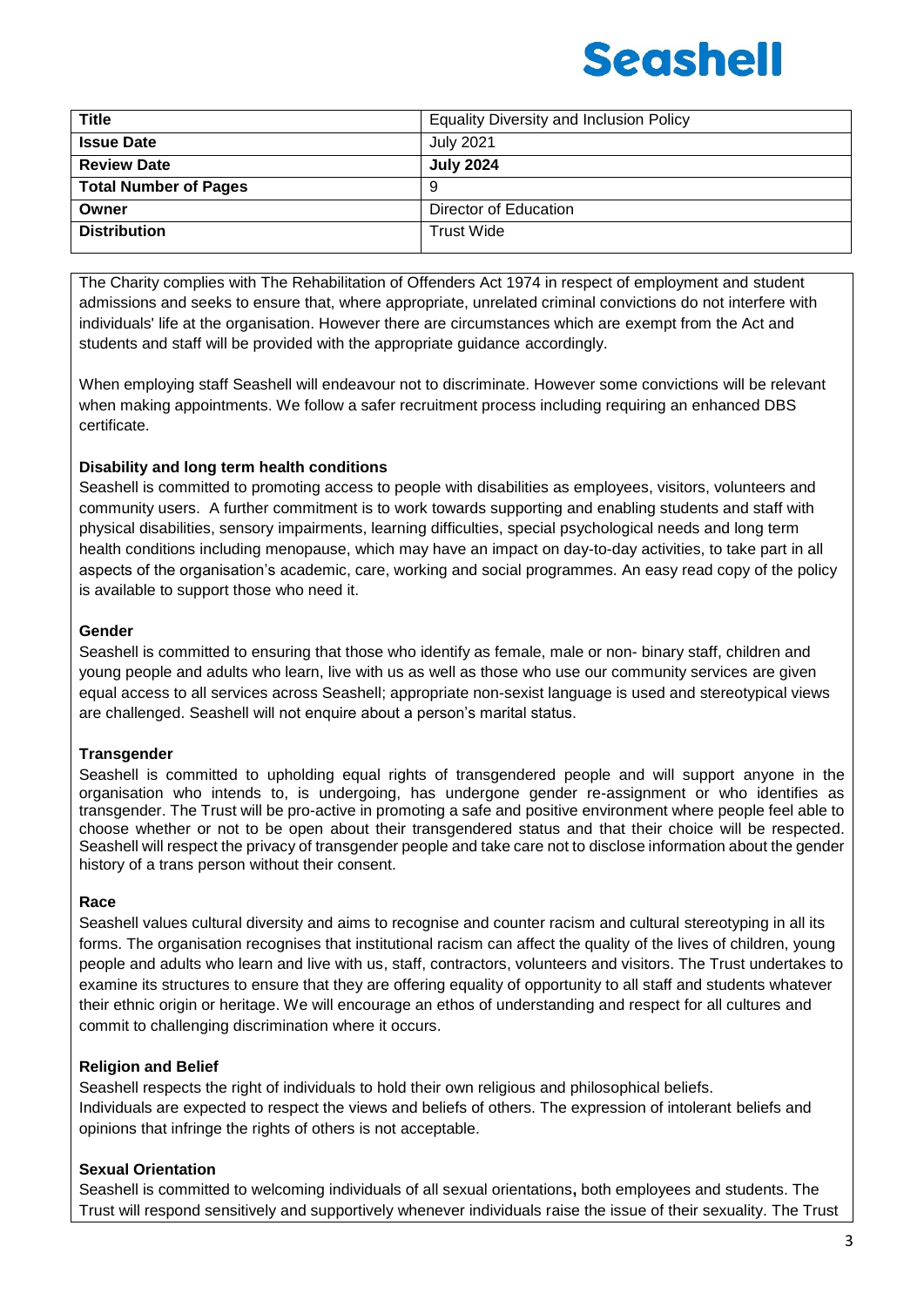| <b>Title</b>                 | <b>Equality Diversity and Inclusion Policy</b> |  |
|------------------------------|------------------------------------------------|--|
| <b>Issue Date</b>            | <b>July 2021</b>                               |  |
| <b>Review Date</b>           | <b>July 2024</b>                               |  |
| <b>Total Number of Pages</b> | 9                                              |  |
| Owner                        | Director of Education                          |  |
| <b>Distribution</b>          | <b>Trust Wide</b>                              |  |

will be pro-active in promoting a safe and positive environment where people feel able to choose whether or not to be open about their sexuality and know that their choice will be respected.

### **Pregnancy and maternity**

The Act lists pregnancy and maternity as a protected characteristic. Seashell is committed to the principle that people should, so far as is possible, not be disadvantaged by their pregnancy or maternity. Seashell will consider and apply "different treatment" if it is necessary to ensure the health and safety legislation where these laws are designed to protect people who are pregnant or who have recently given birth or to guard against risks specific to them.

### **Marriage and Civil Partnerships**

At Seashell we value all people. We recognise and respect marriage and civil partnerships.

#### **Membership of Representative Professional Bodies**

Seashell will not discriminate against staff who belong or do not belong to a professional body and we will adhere to the concept of anti-discriminatory practice and freedom of speech.

#### **Risk Assessment**

Individual people within Seashell and the organisation as a whole are in breach of the law, if they fail to act within the policy.

#### **Positive Action**

In certain circumstances the law allows Positive Action as a way of overcoming inequality. Positive Action allows the organisation to:

• Provide facilities and services, in training education and welfare to meet the special needs of people from particular equality groups

- Target services at particular equality target groups that are underrepresented
- Encourage applications from particular equality target groups that are under represented
- Positive action strategies are intended to be temporary measures only. They must be kept under regular review and cannot be used once the under representation no longer exists. The Trust will ensure that when using positive action as a strategy it falls within the law

#### **Breaches of policy**

• Acts of discrimination, harassment, abuse or victimisation will be treated as a serious disciplinary offence.

• Disciplinary action could include dismissal in the case of staff

• Staff and students/advocates of students who feel they are being discriminated against should seek resolution through the Harassment Complaints procedure.

• Staff or students who feel that they have experienced discrimination from members of the public will receive support from the charity and the charity will take appropriate action against the individual.

• Prospective students/their advocates who consider that they have been unfairly treated with respect to their application or are dissatisfied with some aspect of the recruitment and selection procedure should write giving details to the Principal/Chief Executive. All complaints will be investigated and the prospective student informed of any action taken.

• Applicants for employment who feel that they have been unfairly treated with regard to their application or are dissatisfied with some aspect of the recruitment and selection procedure should write giving details to the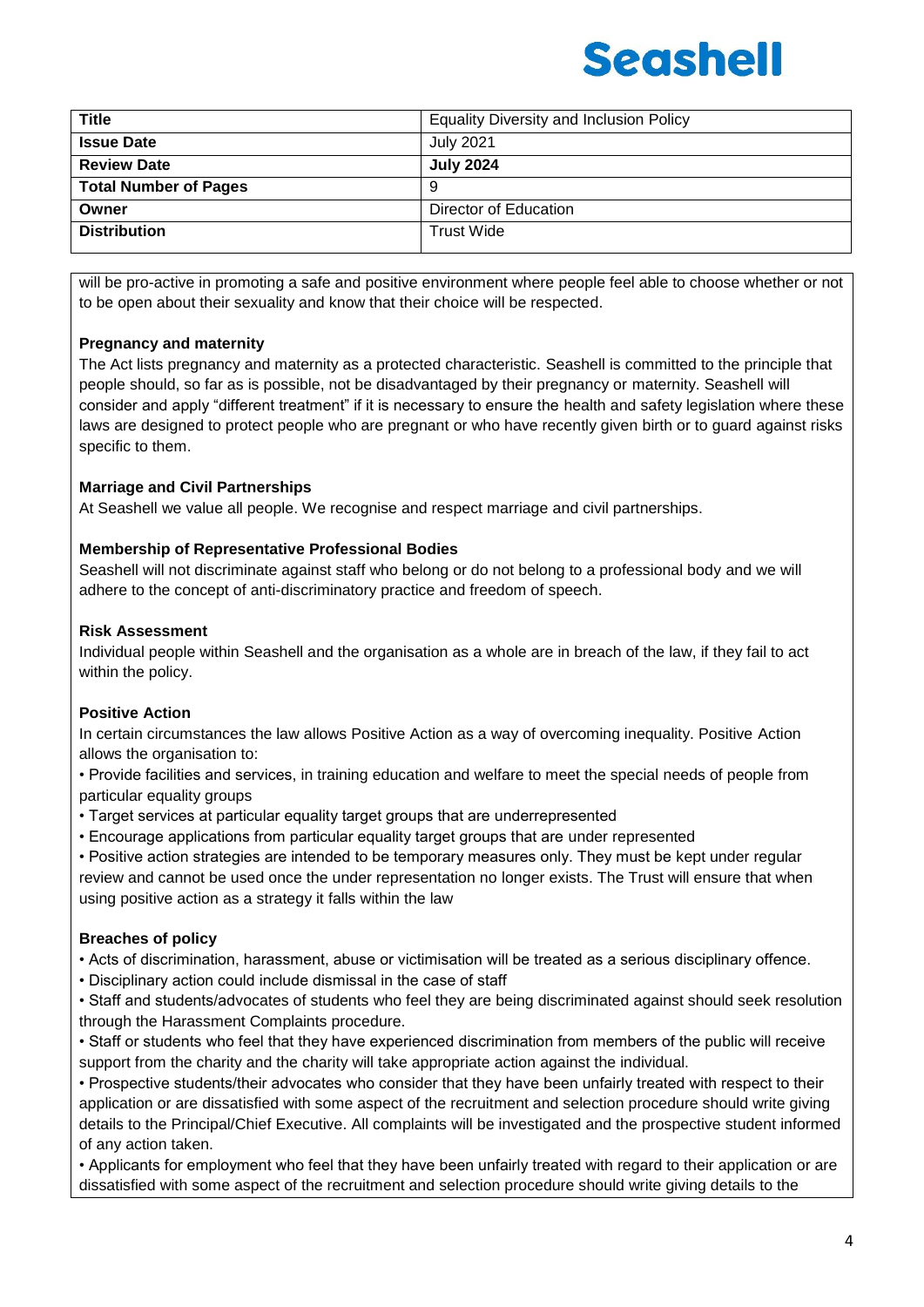| <b>Title</b>                 | <b>Equality Diversity and Inclusion Policy</b> |  |
|------------------------------|------------------------------------------------|--|
| <b>Issue Date</b>            | <b>July 2021</b>                               |  |
| <b>Review Date</b>           | <b>July 2024</b>                               |  |
| <b>Total Number of Pages</b> | 9                                              |  |
| Owner                        | Director of Education                          |  |
| <b>Distribution</b>          | <b>Trust Wide</b>                              |  |

Director of Human Resources. All complaints will be investigated and the applicant informed of any action taken in line with Seashell's complaints procedure.

#### **Monitoring and Evaluation**

The Charity will monitor and review on an annual basis the progress that has been made towards achieving its targets using Equality, Diversity and Inclusion Impact Measures. Results from monitoring and an associated action plan shall be published and made available to staff and students/their advocates.

#### **Roles and responsibilities**

**Directors of the Charity and through the delegation of their powers the Governors of the school and college are responsible for:**

- Having ultimate responsibility to ensure that the organisation complies with Equality legislation and the codes of practice supporting it.
- Ensuring that the Equality, Diversity and Inclusion policy is followed and this will be achieved through the consideration of an annual report.
- Ensuring that the membership of the Directors and Governors reflects the diversity of the communities served by the organisation.
- Ensuring that the organisation's strategic plan includes a commitment to equality, diversity and inclusion.
- Ensuring that equality training is part of the organisation's strategic plan.
- Being aware of the organisation's statutory duties in relation to equality legislation as an employer and service provider.
- Receiving and responding to the monitoring information on equality target groups provide information in appropriate, accessible formats;
- Be involved in dealing with serious breaches of the policy;
- Be pro-active in recruiting high-quality applicants from under-represented groups.

#### **The Equality and Diversity Steering Group is responsible for:**

- Overseeing the continuing application and development of the Equality, Diversity and Inclusion Policy.
- Monitoring the performance of the organisation in terms of Equality, Diversity and Inclusion
- Preparing, monitoring and reviewing the Equality Action Plan.
- Reporting annually to the Governors on Equality issues.
- Advising on the formulation of policies, procedures and resources.

#### **The CEO/ Principal is responsible for:**

• Giving a consistent high profile lead on equality issues and promoting equality both internally and externally • Working with the Trustees and Executive Leadership Team to ensure that the equality, diversity and inclusion Policy and Action Plan are implemented effectively and providing training managers and all other employees about their rights and responsibilities under the equality, diversity and inclusion policy.

• Ensuring that appropriate action is taken against individuals on site and working on behalf of the charity who do not act in accordance with the policy.

#### **Managers are responsible for ensuring that:**

• They take the lead in creating a positive, inclusive ethos that challenges inappropriate language and behaviour.

- They are aware of the charity's statutory duties in relation to equality legislation.
- They complete training that enables them to carry out their duties
- All aspects of the charity's policy, procedures and activities are sensitive to matters of equality.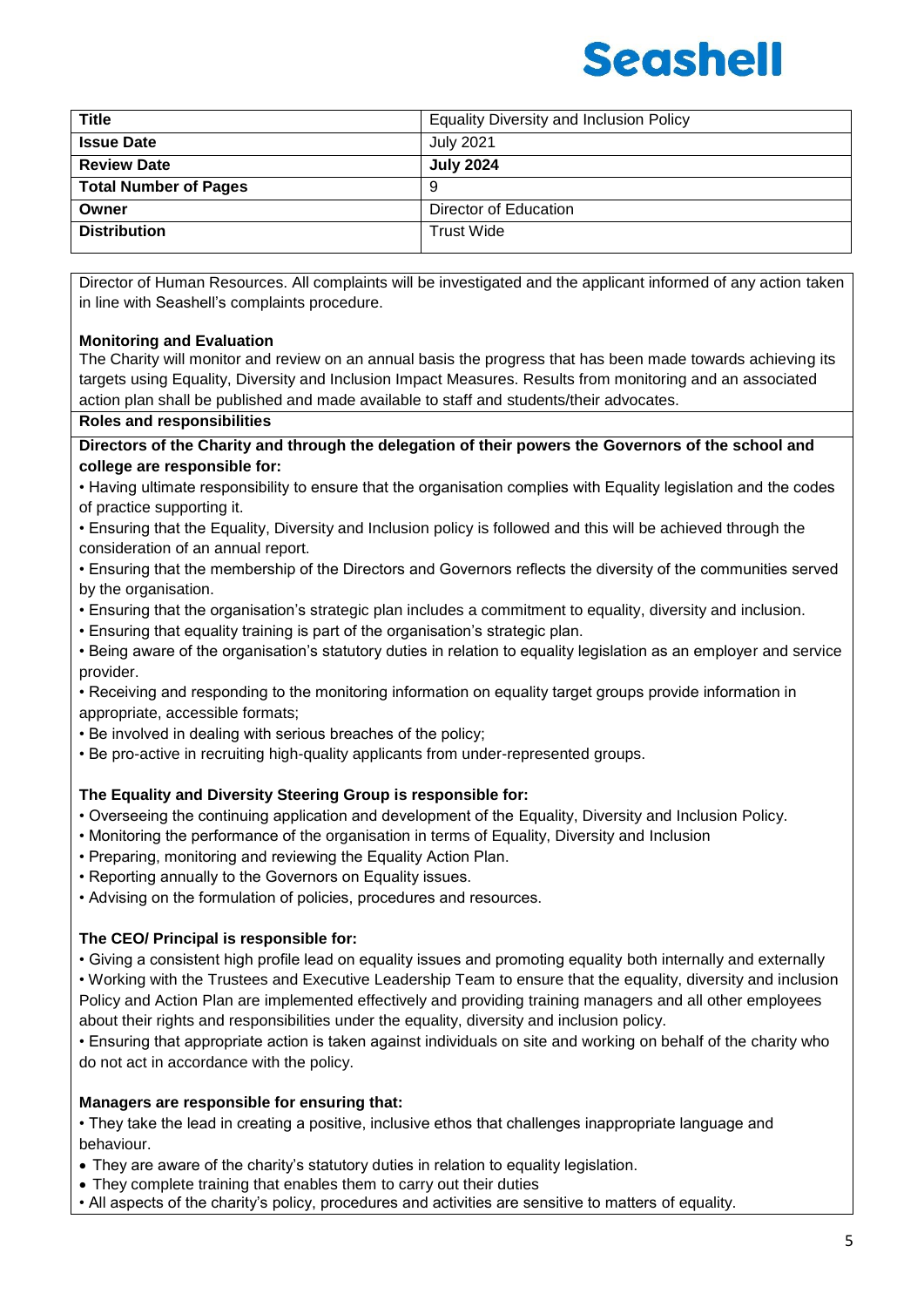| <b>Title</b>                 | <b>Equality Diversity and Inclusion Policy</b> |  |
|------------------------------|------------------------------------------------|--|
| <b>Issue Date</b>            | <b>July 2021</b>                               |  |
| <b>Review Date</b>           | <b>July 2024</b>                               |  |
| <b>Total Number of Pages</b> | 9                                              |  |
| Owner                        | Director of Education                          |  |
| <b>Distribution</b>          | <b>Trust Wide</b>                              |  |

• Equality, diversity and inclusion monitoring data is collected and analysed.

• Targets on recruitment retention and achievement of students are set based on the analysis of monitoring data.

• Teaching observation reports include criteria on equality, diversity and inclusion issues where appropriate.

• Internal verification procedures include scrutiny of equality, diversity and inclusion issues.

• Curriculum areas assess performance in relation to equality issues and action taken if appropriate.

• The procedures for recruitment and promotion of staff model best practice in equality.

• Targets are set on the recruitment and promotion of staff based on the analysis of monitoring data.

• The charity's publicity materials present appropriate and positive messages about minority groups.

• Student induction programmes and tutorials reflect the organisation's commitment to promote equality, celebrate diversity and promote inclusion.

• Appropriate training and development is provided for both staff and students to support the appreciation and understanding of diversity.

#### **All staff are responsible for ensuring that:**

• They are aware of the organisation's statutory duties in relation to equality legislation.

• Schemes of work, lesson content, teaching resources, care plans, planned and unplanned activities demonstrate sensitivity to issues of diversity.

• They challenge witting and unwitting discrimination and inappropriate language and

behaviour by staff, learners, placement providers other partners and users of Seashell services

#### **The Equality, Diversity and Inclusion Champions Group is responsible for:**

• Working with a coordinated cross sector approach

- Supporting colleagues, students and others in their approach to Equality, Diversity and Inclusion
- Supporting the ambitions of the Trust in the development of outstanding practice around equality, diversity and inclusion
- Signposting, gaining knowledge and passing on in an appropriate and effective way.

#### **Partners, Contractors and Service Providers**

• All partners, contractors and service providers will be responsible for adhering to any equality guidelines in agreements or contracts.

• The Charity is committed to ensuring that those organisations with which it works and employs will demonstrate their commitment to Equality, Diversity and Inclusion and have policies and procedures in place to achieve this.

This policy is implemented within the context of the following legislation:

- Equality Act 2010
- Equal Pay Act 1970
- Health & Safety at Work Act 1974
- The Rehabilitation of Offenders Act 1974
- Sex Discrimination Act 1975
- Race Relations Act 1976
- Disability Discrimination Act 1995/2005
- Employment Rights Act 1996
- Protection for Harassment Act 1997
- Human Rights Act 1998
- Race Relations (Amendment) Act (2000)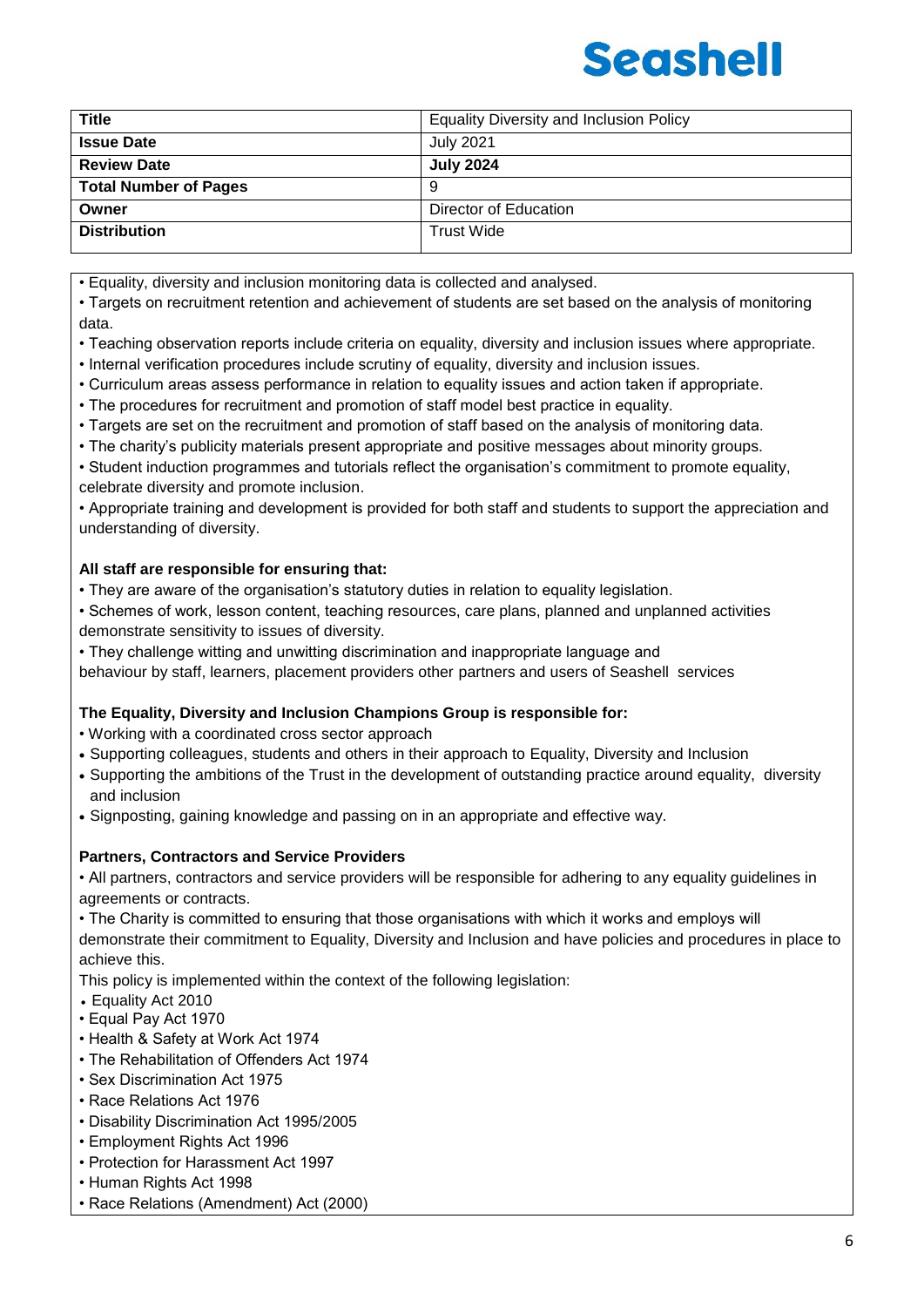

| <b>Title</b>                 | <b>Equality Diversity and Inclusion Policy</b> |  |
|------------------------------|------------------------------------------------|--|
| <b>Issue Date</b>            | <b>July 2021</b>                               |  |
| <b>Review Date</b>           | <b>July 2024</b>                               |  |
| <b>Total Number of Pages</b> | 9                                              |  |
| Owner                        | Director of Education                          |  |
| <b>Distribution</b>          | <b>Trust Wide</b>                              |  |

Racial and Religious Hatred Act (2006)

- Employment Act 2002
- Sexual Orientation (employment regulations) 2003
- Gender Recognition Act 2004
- The Children and Families Act 2014
- Age Discrimination (employment regulations) 2006
- Religious Belief (employment regulations) 2003
- Gender Equality Duty 2007
- Mental Capacity Act Including Deprivation of Liberty Safeguards 2005
- Data Protection Act 1998
- UK General Data Protection Rights 2018
- Keeping Children Safe in Education: Statutory Guidance for Schools and Colleges 2021

#### **Related Document(s)**

Related information is contained in the charity's procedures:

- Compliments and complaints Procedure
- Harassment Policy and Procedure
- Dignity at work Policy
- Staff Discipline, Capability and Grievance Procedures
- Disclosures and Disclosure Information Policy
- **Attendance Policy**
- Safeguarding Policy and Procedures
- **Mental Capacity Policy**
- Curriculum Policy
- Admissions and Assessment Policy
- Transgender Policy
- **Maternity and Paternity Leave Policy**
- Menopause Policy

#### **Equality Impact Screening**

**Stage 1: Initial Screening**

Briefly describe the aims and objectives:

To ensure members of staff, students, **v**olunteers**,** contractors, and visitors are aware of the duties placed upon the charity by equality legislation and regulations.

To inform all stakeholders of our commitment to promoting Equality, Diversity and Inclusion at Seashell

2. Who is intended to benefit from it and in what way?

Students, residents and their supporters, families, carers and professionals working on behalf of children and young people and young adults attending the Trust. Staff and volunteers working at Seashell

Are other departments involved, what will be their involvement and responsibilities?

All departments have responsibility to follow the policy – responsibilities for senior leaders to departmental staff are listed within the policy.

- HR support recruitment and staff support
- Education and Care services work directly with children, young people and families
- Family Services work with Seashell and wider families of children and young people with SEND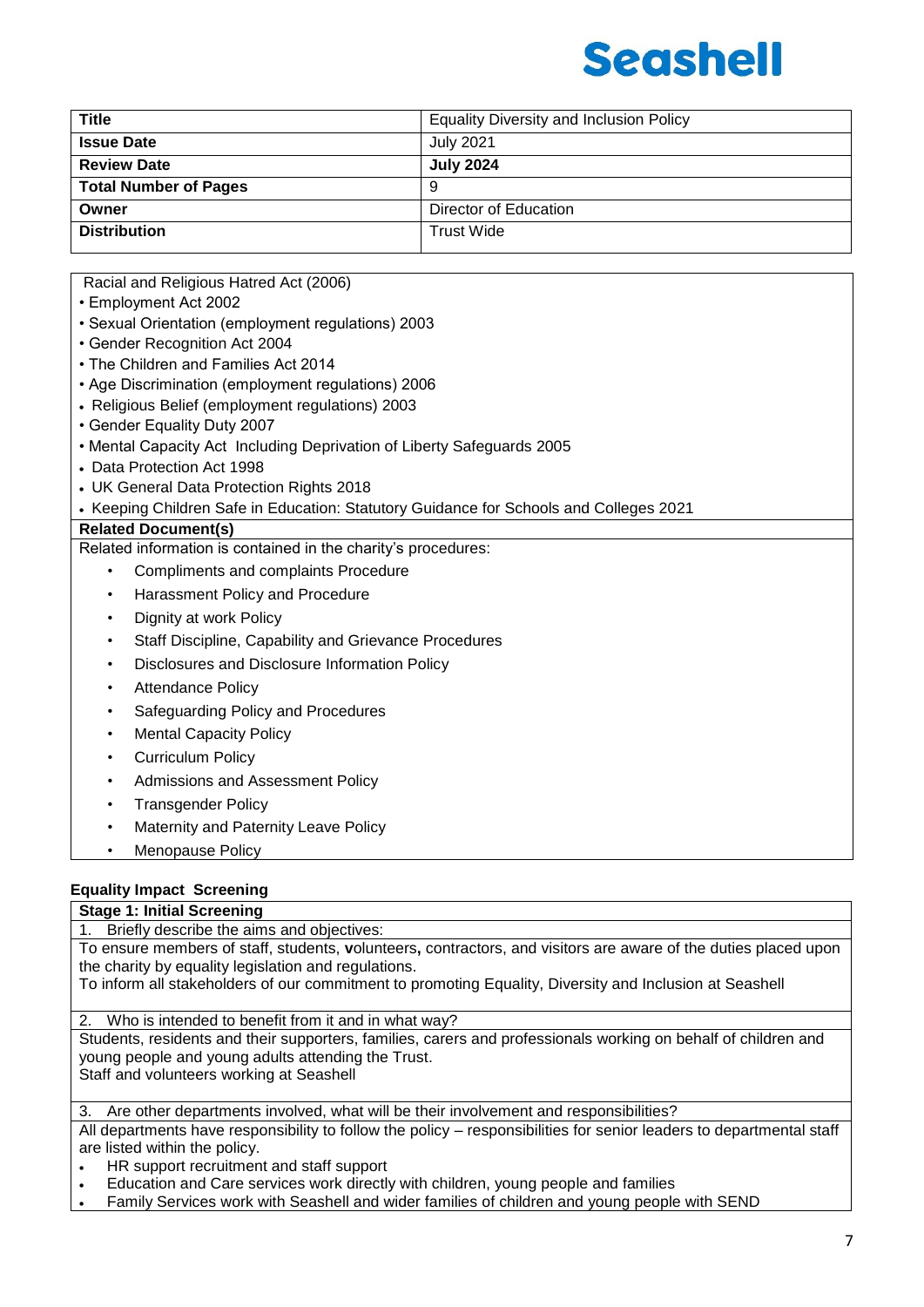

| <b>Title</b>                 | <b>Equality Diversity and Inclusion Policy</b> |  |
|------------------------------|------------------------------------------------|--|
| <b>Issue Date</b>            | <b>July 2021</b>                               |  |
| <b>Review Date</b>           | <b>July 2024</b>                               |  |
| <b>Total Number of Pages</b> | 9                                              |  |
| Owner                        | Director of Education                          |  |
| <b>Distribution</b>          | <b>Trust Wide</b>                              |  |

#### Volunteers

- Community Services Volunteering- inclusive sports activities within the Trust and the wider community
- Marketing and Fundraising
- $\cdot$  IT accessibility of information
- Finance internal and external customers
- Outreach- work with external partners in delivery of support services and training
- L&D work with internal and external trainees to increase skills and knowledge within the workforce
- Governors oversee the efficient and appropriate running of the residential school and college
- Directors oversee the efficient and appropriate running of the charity
- 4. What outcomes are expected?

All will understand the key aspects of legislation relating to equality and how it applies to the work of the Trust. They will understand their individual roles and responsibility for advancing Equality, Diversity and Inclusion and tackling discrimination.

#### **STAGE 2: Gathering data and analysis**

5. Have you consulted on this policy / service / strategy / procedure / guidance document / function in the last 12 months?

**Yes / No** (delete as appropriate)

Details of consultation:

Staff and families at Seashell have been consulted about the policy and easy read policy- supported by **Champions** 

6. What evidence has been used for this assessment?

Achievement data for students in school and college

Student profile- Education Dashboard of student profile

Staff profile- HR Dashboard of staff profile

Consultation with staff – including staff who may wish to access information in a specific format

### **Assessment of Potential Impact**

| <b>Protected</b><br><b>Characteristic</b> | <b>Negatively affected</b><br>(Yes / No) | <b>Evidence</b>                                                |
|-------------------------------------------|------------------------------------------|----------------------------------------------------------------|
| Age                                       | No.                                      |                                                                |
| <b>Disability</b>                         | No.                                      | Policy has easier read versions with and without illustrations |
| Gender<br>Reassignment                    | <b>No</b>                                |                                                                |
| Marriage and Civil<br>Partnership         | <b>No</b>                                |                                                                |
| Pregnancy and<br>Maternity                | <b>No</b>                                |                                                                |
| Race                                      | No                                       |                                                                |
| Religion or Belief                        | No.                                      |                                                                |